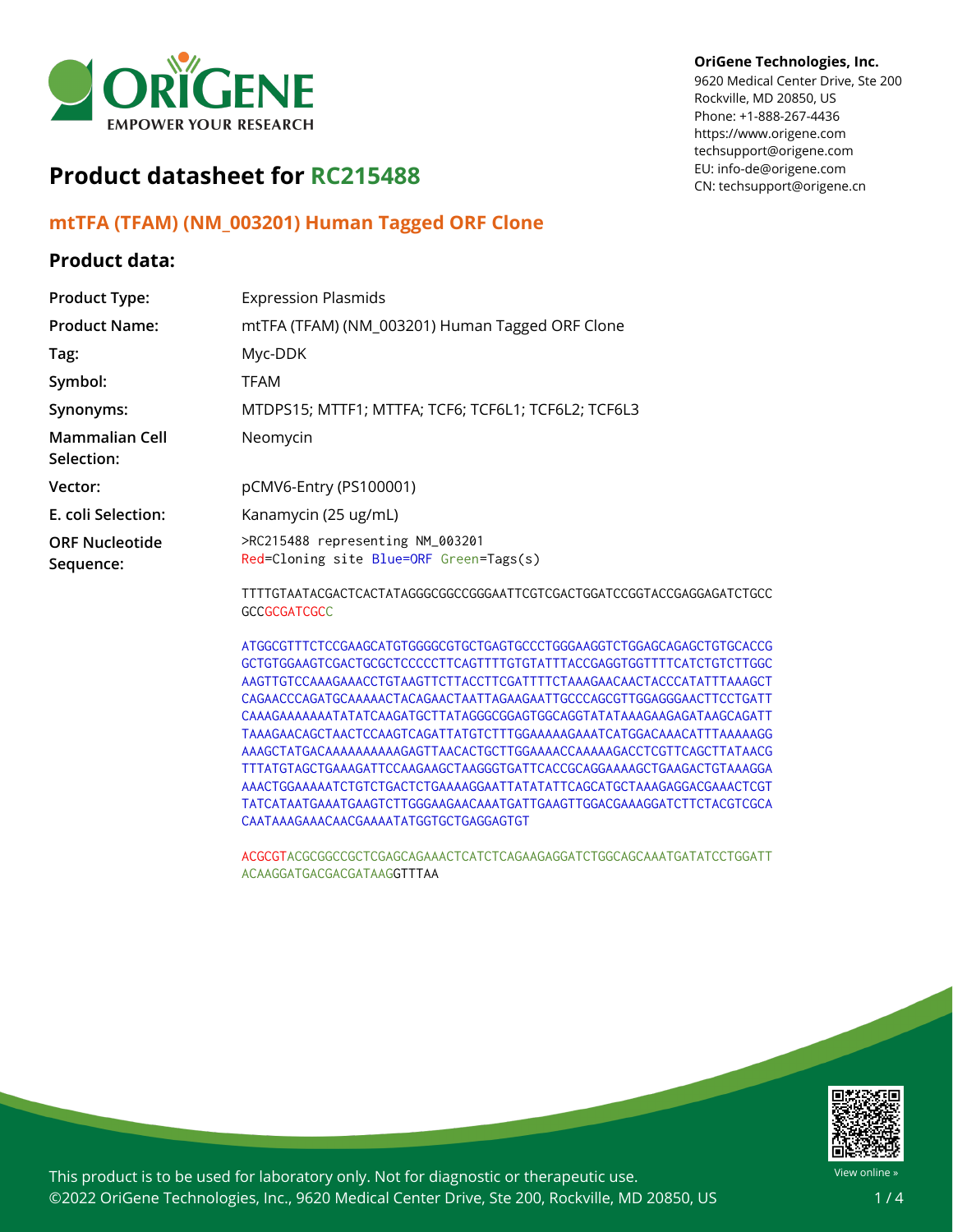



The last codon before the Stop codon of the ORF





**ORF Size:** 738 bp

**ACCN:** NM\_003201

This product is to be used for laboratory only. Not for diagnostic or therapeutic use. ©2022 OriGene Technologies, Inc., 9620 Medical Center Drive, Ste 200, Rockville, MD 20850, US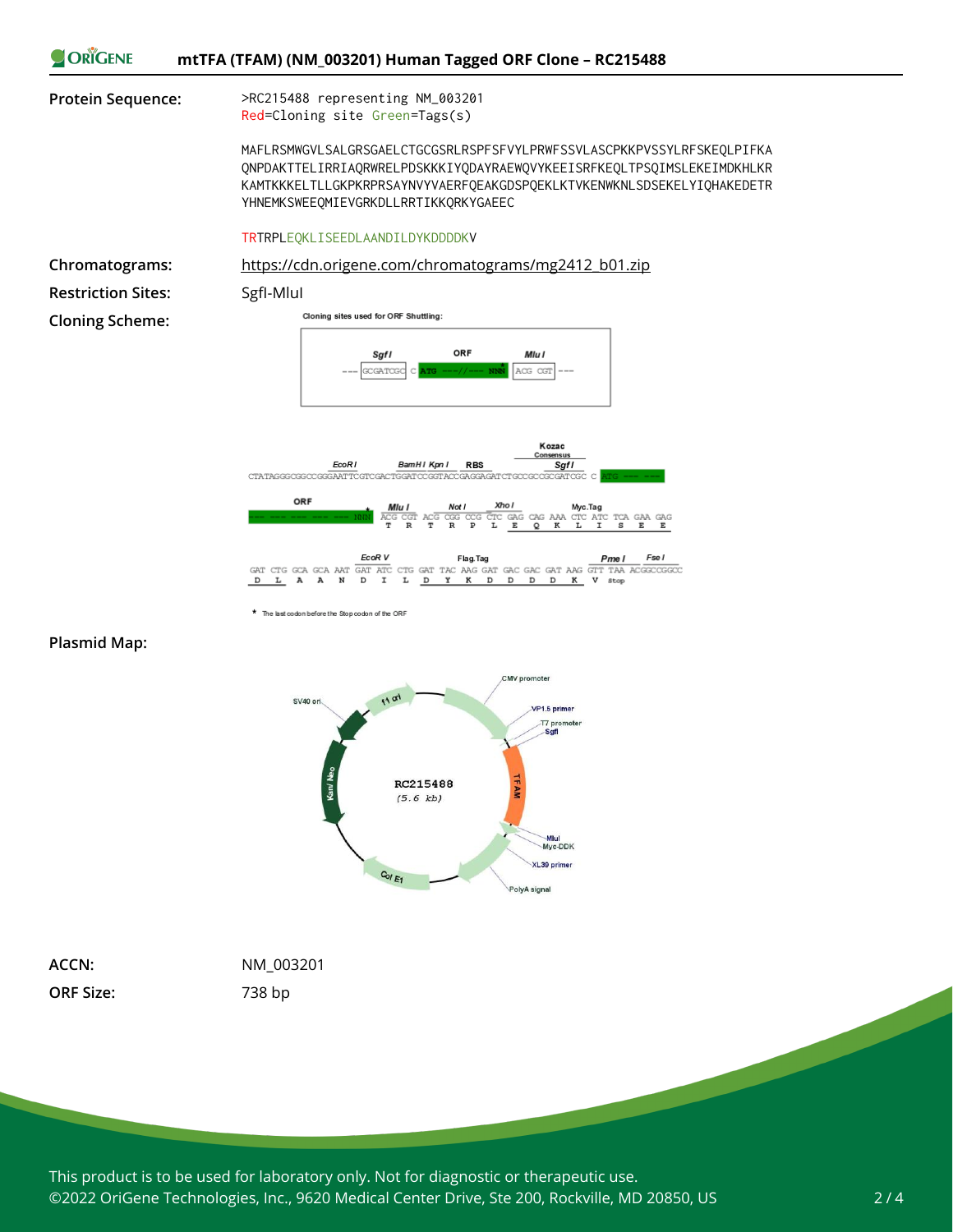| ORIGENE                       | mtTFA (TFAM) (NM_003201) Human Tagged ORF Clone - RC215488                                                                                                                                                                                                                                                                                                                                                                                                                                                                                                                                                                                                                                                                                                                                                                                                                                                                                 |
|-------------------------------|--------------------------------------------------------------------------------------------------------------------------------------------------------------------------------------------------------------------------------------------------------------------------------------------------------------------------------------------------------------------------------------------------------------------------------------------------------------------------------------------------------------------------------------------------------------------------------------------------------------------------------------------------------------------------------------------------------------------------------------------------------------------------------------------------------------------------------------------------------------------------------------------------------------------------------------------|
| <b>OTI Disclaimer:</b>        | Due to the inherent nature of this plasmid, standard methods to replicate additional amounts<br>of DNA in E. coli are highly likely to result in mutations and/or rearrangements. Therefore,<br>OriGene does not guarantee the capability to replicate this plasmid DNA. Additional amounts<br>of DNA can be purchased from OriGene with batch-specific, full-sequence verification at a<br>reduced cost. Please contact our customer care team at custsupport@origene.com or by<br>calling 301.340.3188 option 3 for pricing and delivery.<br>The molecular sequence of this clone aligns with the gene accession number as a point of<br>reference only. However, individual transcript sequences of the same gene can differ through<br>naturally occurring variations (e.g. polymorphisms), each with its own valid existence. This<br>clone is substantially in agreement with the reference, but a complete review of all prevailing |
|                               | variants is recommended prior to use. More info                                                                                                                                                                                                                                                                                                                                                                                                                                                                                                                                                                                                                                                                                                                                                                                                                                                                                            |
| <b>OTI Annotation:</b>        | This clone was engineered to express the complete ORF with an expression tag. Expression<br>varies depending on the nature of the gene.                                                                                                                                                                                                                                                                                                                                                                                                                                                                                                                                                                                                                                                                                                                                                                                                    |
| Components:                   | The ORF clone is ion-exchange column purified and shipped in a 2D barcoded Matrix tube<br>containing 10ug of transfection-ready, dried plasmid DNA (reconstitute with 100 ul of water).                                                                                                                                                                                                                                                                                                                                                                                                                                                                                                                                                                                                                                                                                                                                                    |
| <b>Reconstitution Method:</b> | 1. Centrifuge at 5,000xg for 5min.<br>2. Carefully open the tube and add 100ul of sterile water to dissolve the DNA.<br>3. Close the tube and incubate for 10 minutes at room temperature.<br>4. Briefly vortex the tube and then do a quick spin (less than 5000xg) to concentrate the liquid<br>at the bottom.<br>5. Store the suspended plasmid at -20°C. The DNA is stable for at least one year from date of<br>shipping when stored at -20°C.                                                                                                                                                                                                                                                                                                                                                                                                                                                                                        |
| RefSeq:                       | NM 003201.3                                                                                                                                                                                                                                                                                                                                                                                                                                                                                                                                                                                                                                                                                                                                                                                                                                                                                                                                |
| RefSeq Size:                  | 1936 bp                                                                                                                                                                                                                                                                                                                                                                                                                                                                                                                                                                                                                                                                                                                                                                                                                                                                                                                                    |
| <b>RefSeq ORF:</b>            | 741 bp                                                                                                                                                                                                                                                                                                                                                                                                                                                                                                                                                                                                                                                                                                                                                                                                                                                                                                                                     |
| Locus ID:                     | 7019                                                                                                                                                                                                                                                                                                                                                                                                                                                                                                                                                                                                                                                                                                                                                                                                                                                                                                                                       |
| <b>UniProt ID:</b>            | Q00059                                                                                                                                                                                                                                                                                                                                                                                                                                                                                                                                                                                                                                                                                                                                                                                                                                                                                                                                     |
| <b>Cytogenetics:</b>          | 10q21.1                                                                                                                                                                                                                                                                                                                                                                                                                                                                                                                                                                                                                                                                                                                                                                                                                                                                                                                                    |
| Domains:                      | <b>HMG</b>                                                                                                                                                                                                                                                                                                                                                                                                                                                                                                                                                                                                                                                                                                                                                                                                                                                                                                                                 |
| <b>Protein Families:</b>      | Druggable Genome, Transcription Factors                                                                                                                                                                                                                                                                                                                                                                                                                                                                                                                                                                                                                                                                                                                                                                                                                                                                                                    |
| Protein Pathways:             | Huntington's disease                                                                                                                                                                                                                                                                                                                                                                                                                                                                                                                                                                                                                                                                                                                                                                                                                                                                                                                       |
| MW:                           | 29.1 kDa                                                                                                                                                                                                                                                                                                                                                                                                                                                                                                                                                                                                                                                                                                                                                                                                                                                                                                                                   |
| <b>Gene Summary:</b>          | This gene encodes a key mitochondrial transcription factor containing two high mobility<br>group motifs. The encoded protein also functions in mitochondrial DNA replication and                                                                                                                                                                                                                                                                                                                                                                                                                                                                                                                                                                                                                                                                                                                                                           |

 $\n **Ob** *CCENIE*\n$ 

repair. Sequence polymorphisms in this gene are associated with Alzheimer's and Parkinson's diseases. There are pseudogenes for this gene on chromosomes 6, 7, and 11. Alternative splicing results in multiple transcript variants. [provided by RefSeq, Aug 2012]

This product is to be used for laboratory only. Not for diagnostic or therapeutic use. ©2022 OriGene Technologies, Inc., 9620 Medical Center Drive, Ste 200, Rockville, MD 20850, US